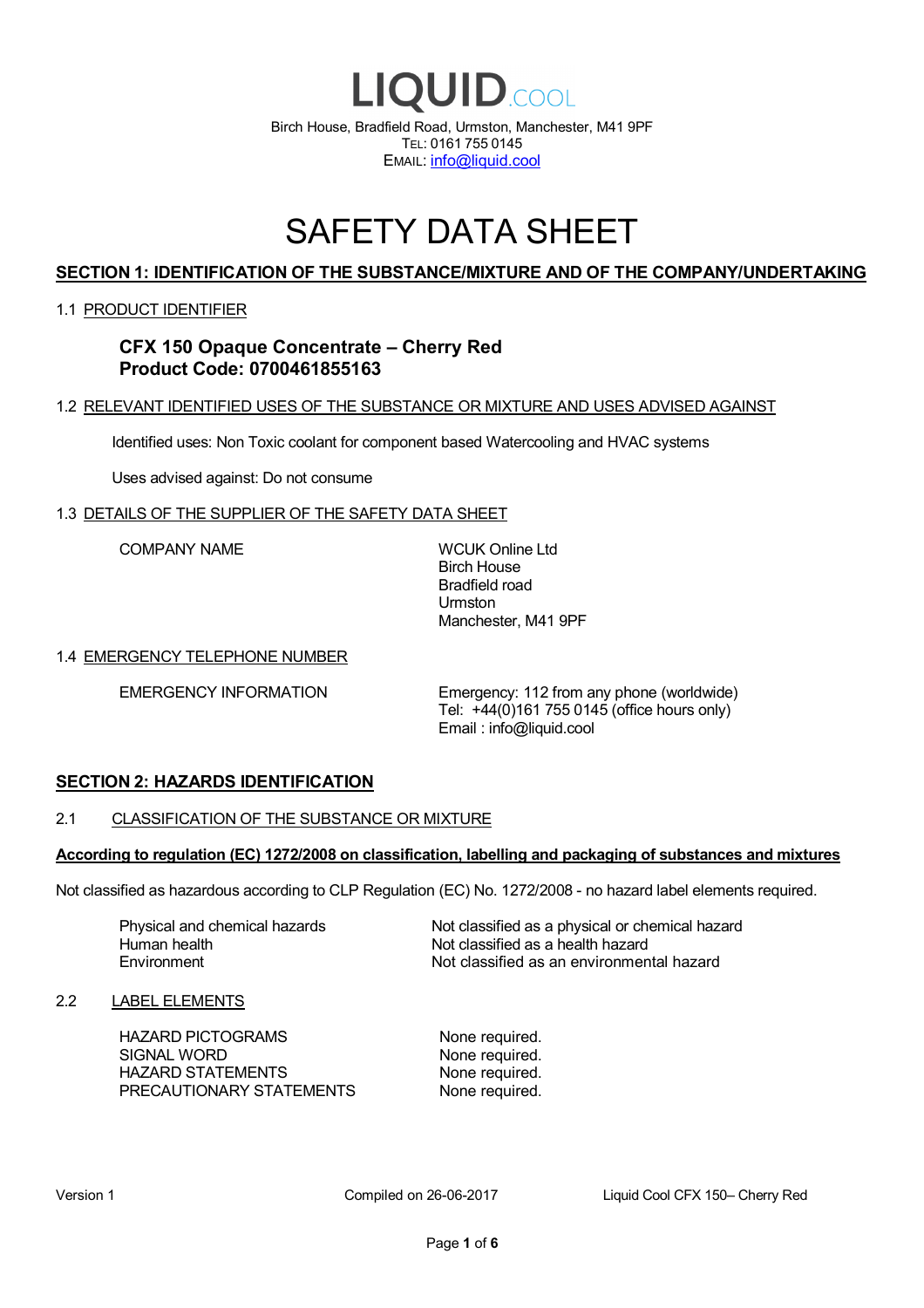

Birch House, Bradfield Road, Urmston, Manchester, M41 9PF TEL: 0161 755 0145 EMAIL: info@liquid.cool

### 2.3 OTHER HAZARDS.

Not applicable.

# **SECTION 3: COMPOSITION / INFORMATION ON INGREDIENTS**

Listed in order of concentration, all ingredients classified as non-toxic.

| <b>Component - Ultra PURE Distilled Water</b><br>Concentration | 32-64%   |
|----------------------------------------------------------------|----------|
| CAS No.                                                        | 732-18-5 |
|                                                                |          |

| Component - Monoethylene glycol (ethane-1, 2-diol) inc DeTox™<br>Concentration | 36-68%    |
|--------------------------------------------------------------------------------|-----------|
| ! EC No.                                                                       | 203-473-3 |
| I CAS No.                                                                      | 107-21-1  |

| Component - 1,2-Benzisothiazolin-3-one<br>Concentration | $0.2 - 1.0\%$ |
|---------------------------------------------------------|---------------|
| CAS No.                                                 | 2634-33-5     |

The classification listed for monoethylene glycol above is that which is listed, according to Regulation (EC) No. 1272/2008 (CLP) for neat monoethylene glycol. However, the monoethylene glycol present in this mixture is rendered non-toxic (as determined by an EPA certified laboratory) upon the addition of our labs patented DeTox™ additive.

### **SECTION 4: FIRST AID MEASURES**

| 4.1 | DESCRIPTION OF FIRST AID MEASURES<br><b>GENERAL INFORMATION</b> | When safe to do so remove the person from the source of<br>exposure giving consideration as to whether this may cause<br>discomfort.                                                                  |
|-----|-----------------------------------------------------------------|-------------------------------------------------------------------------------------------------------------------------------------------------------------------------------------------------------|
|     | <b>INGESTION</b>                                                | Move the affected person to fresh air and keep warm in a<br>position comfortable for breathing. Rinse mouth thoroughly with<br>water. Get medical attention if any discomfort continues.              |
|     | <b>INHALATION</b>                                               | Move the affected person to fresh air.                                                                                                                                                                |
|     | EYE CONTACT                                                     | Rinse immediately with plenty of water. Remove any contact<br>lenses and open eyelids wide apart. Continue to rinse for at<br>least 15 minutes. Get medical attention if any discomfort<br>continues. |
|     | <b>SKIN CONTACT</b>                                             | Remove contaminated clothing immediately and wash skin with<br>soap and water                                                                                                                         |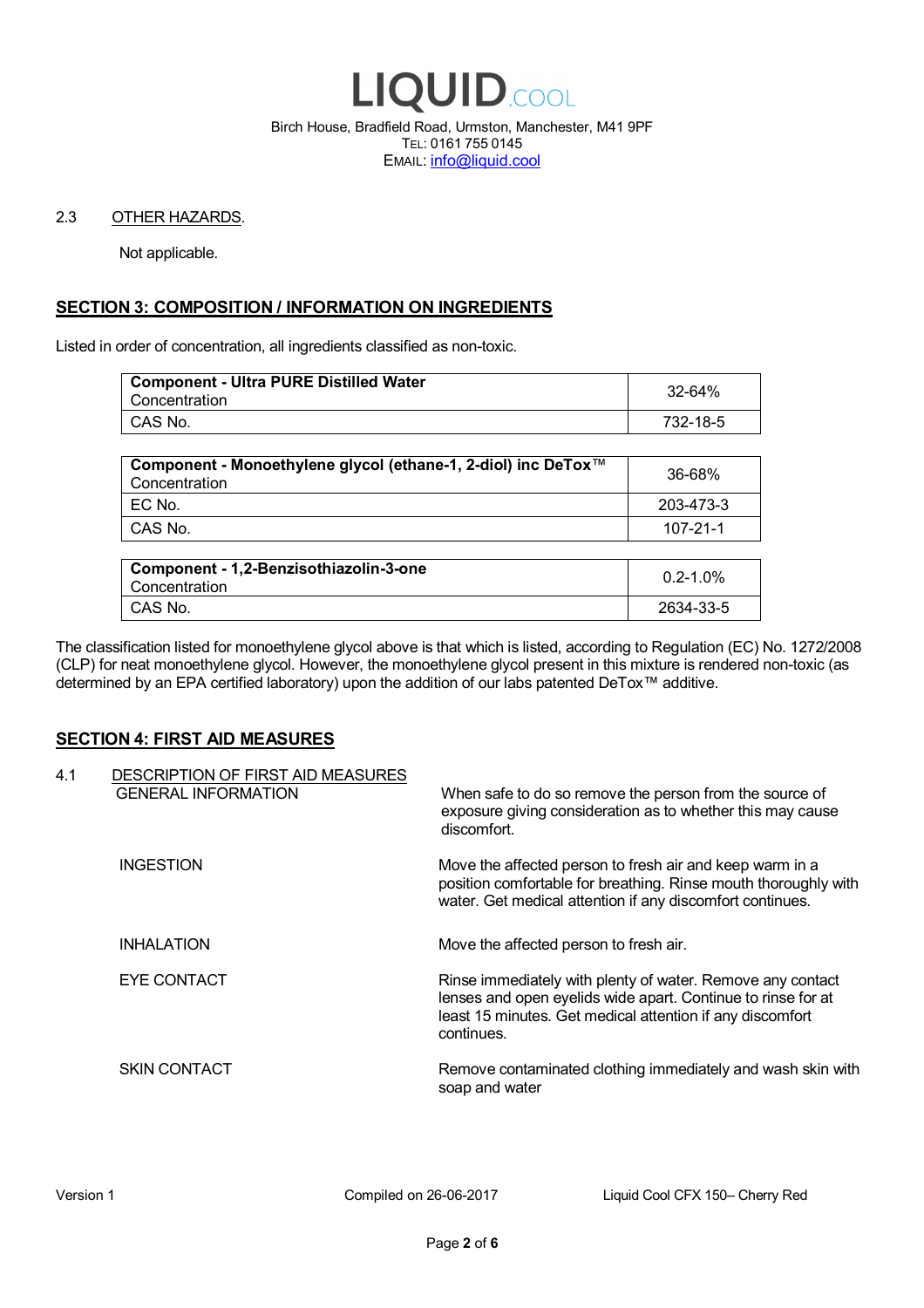

EMAIL: info@liquid.cool

### **SECTION 5: FIRE FIGHTING MEASURES**

### 5.1 EXTINGUISHING MEDIA

Material will not burn. Substance is non-combustible; use agent most appropriate to extinguish surrounding fire.

### 5.2 SPECIAL HAZARDS ARISING FROM THE SUBSTANCE OR MIXTURE

None determined.

### **SECTION 6: ACCIDENTAL RELEASE MEASURES**

### 6.1 PERSONAL PRECAUTIONS, PROTECTIVE EQUIPMENT AND EMERGENCY PROCEDURES

Wash skin with soap and water.

### 6.2 ENVIRONMENTAL PRECAUTIONS

Do not discharge into drains, water courses or onto the ground.

### 6.3 METHODS AND MATERIALS FOR CONTAINMENT AND CLEANING UP

Absorb spillage with damp, non-combustible material, then lush the contaminated area with water.

### **SECTION 7: HANDLING AND STORAGE**

7.1 HANDLING

No special measures necessary.

### 7.2 CONDITIONS FOR SAFE STORAGE, INCLUDING ANY INCOMPATIBILITIES

Store in distributed container, with induction seal intact (where applicable), keep out of reach of children and not in direct sunlight to preserve up to the maximum storage time stated below.

Storage stability: Storage period: 36 months

# **SECTION 8 EXPOSURE CONTROLS / PERSONAL PROTECTION**

8.1 Specific end uses:

Ingredients with occupational exposure limits to be monitored: Not applicable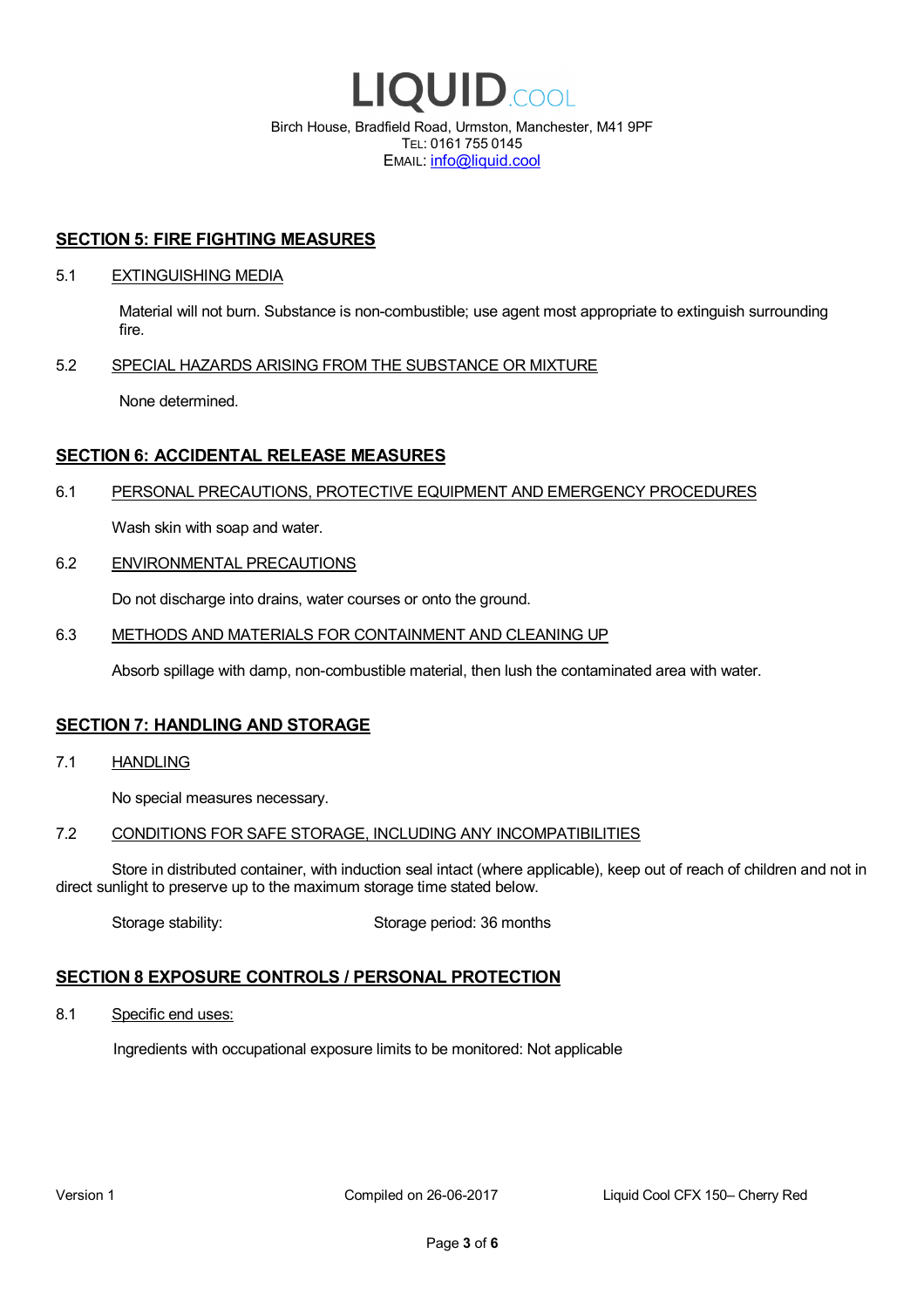# LIQUID.COOL

Birch House, Bradfield Road, Urmston, Manchester, M41 9PF TEL: 0161 755 0145 EMAIL: info@liquid.cool

### 8.2 EXPOSURE CONTROLS

Respiratory Protection **None required.**<br>
Hand Protection **None required.** Eye Protection **None required.** Body protection None required.

Exposure Controls **Exposure Controls** No exposure controls necessary. None required.

# **SECTION 9: PHYSICAL AND CHEMICAL PROPERTIES**

### 9.1 INFORMATION ON BASIC PHYSICAL AND CHEMICAL PROPERTIES

FORM Liquid COLOUR Red BOILING POINT FLAMMABILTY **DENSITY** SOLUBILTY IN WATER

pH<br>
DDOUR
20°C)
2000UR
2000UR
2000UR
2000UR Non-pungent but characteristic aroma 100°C Product is not classified as flammable 1.04 - 1.15 (g/cm3) Soluble in water

### 9.2 OTHER INFORMATION

Not determined.

# **SECTION 10: STABILITY AND REACTIVITY**

10.1 REACTIVITY

There are no known reactivity hazards associated with this product.

10.2 CHEMICAL STABILITY

Stable at normal conditions when used as recommended

10.3 POSSIBILITY OF HAZARDOUS REACTIONS

Not applicable

10.4 CONDITIONS TO AVOID

None known.

### 10.5 INCOMPATIBLE MATERIALS

Strong acids, strong alkalis and strong oxidising agents.

# 10.6 HAZARDOUS DECOMPOSITION PRODUCTS

No known hazardous decomposition products.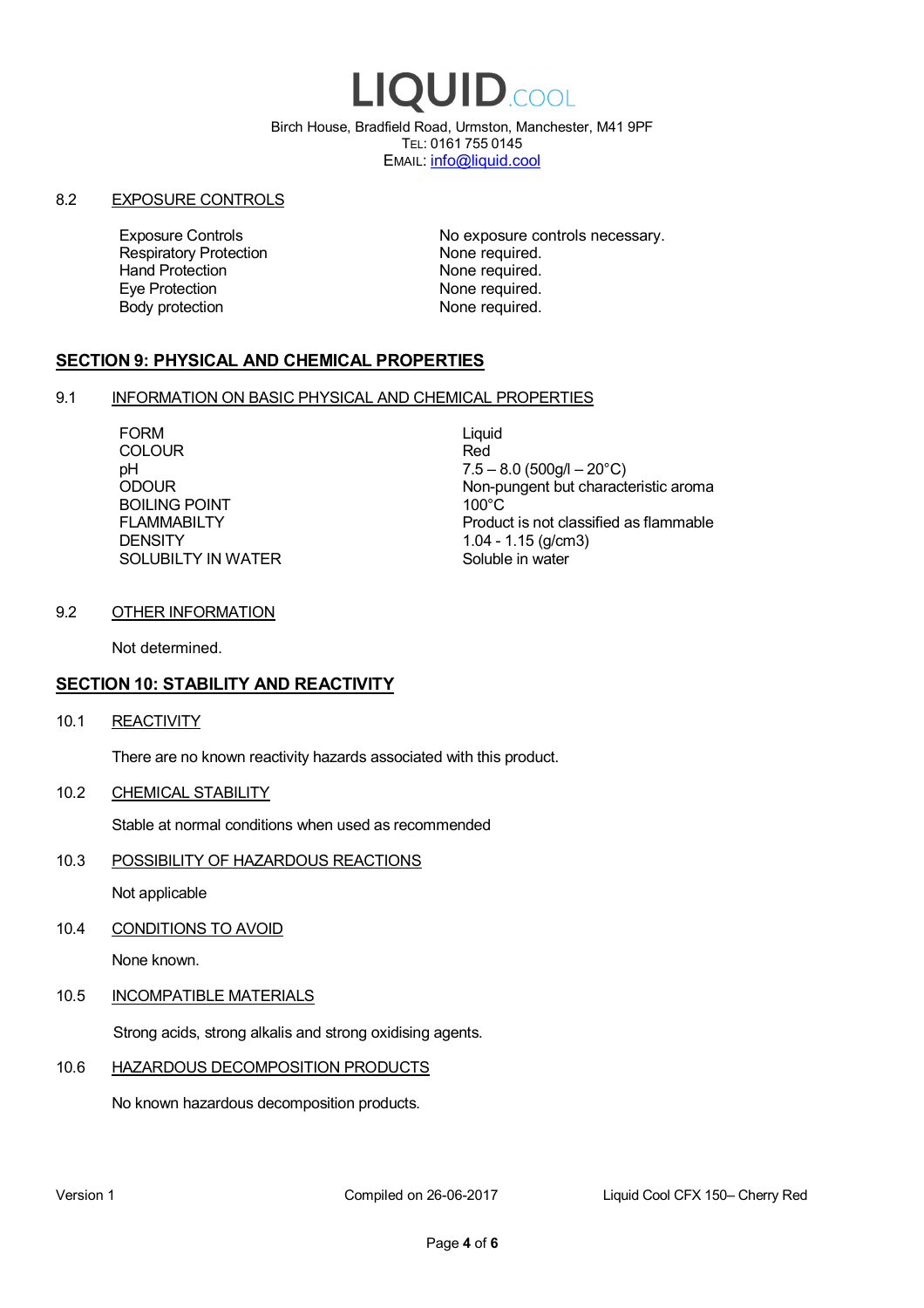LIQUID.COOL Birch House, Bradfield Road, Urmston, Manchester, M41 9PF TEL: 0161 755 0145 EMAIL: info@liquid.cool

# **SECTION 11: TOXICOLOGICAL INFORMATION**

### 11.1 INFORMATION ON TOXICOLOGICAL EFFECTS

Irritant effect on eves: Non Irritant (rabbit) Irritant effect on skin: Non-irritant (rabbit)

Acute oral toxicity: The addition of our patented DeTox™ additive to monoethylene glycol results in a mixture that is classified as non-toxic with an LD50, oral, rat >15,000 mg/kg bw..

### **SECTION 12: ECOLOGICAL INFORMATION**

12.1 TOXICITY LC50, 96 hours, fish: EC50, 48 hours, daphnia magna: EC50, 96 hours, aquatic plants:

>100 mg/L - not classified harmful to fish >100 mg/L - not classified harmful to daphnia >100 mg/L - not classified as harmful to plants

### 12.2 PERSISTENCE AND DEGRADABILITY

This product is readily biodegradable (90% over 10 days)

12.3 BIOACCUMULATIVE POTENTIAL

Will not bio-accumulate. Partition coefficient - not determined

12.4 MOBILITY IN SOIL

Product is mobile in soil as it is water soluble.

# **SECTION 13: DISPOSAL CONSIDERATIONS**

13.1 WASTE TREATMENT METHOD Dispose in accordance with Local Waste Disposal Authority EWC no:070101

Container is made from Polyethylene Terephthalate (PET) and is domestically recycling.

### **SECTION 14: TRANSPORT INFORMATION**

|           | <b>TRANSPORT CLASS</b>            | Classified as non-dangerous goods for transport.                                     |
|-----------|-----------------------------------|--------------------------------------------------------------------------------------|
| 14.1      | UN NUMBER                         | Product not hazardous for transport - no information required                        |
| 14.2      | PROPER SHIPPING NAME              | Product not hazardous for transport - no information required                        |
| 14.3      | <b>TRANSPORT HAZARD CLASS(ES)</b> | Product not hazardous for transport - no information required                        |
| 14.4      | <b>PACKING GROUP</b>              | Product not hazardous for transport - no information required                        |
| 14.5      | ENVIRONMETAL HAZARDS              | Product not classed as an environmentally hazardous substance<br>or marine pollutant |
| Version 1 | Compiled on 26-06-2017            | Liquid Cool CFX 150- Cherry Red                                                      |